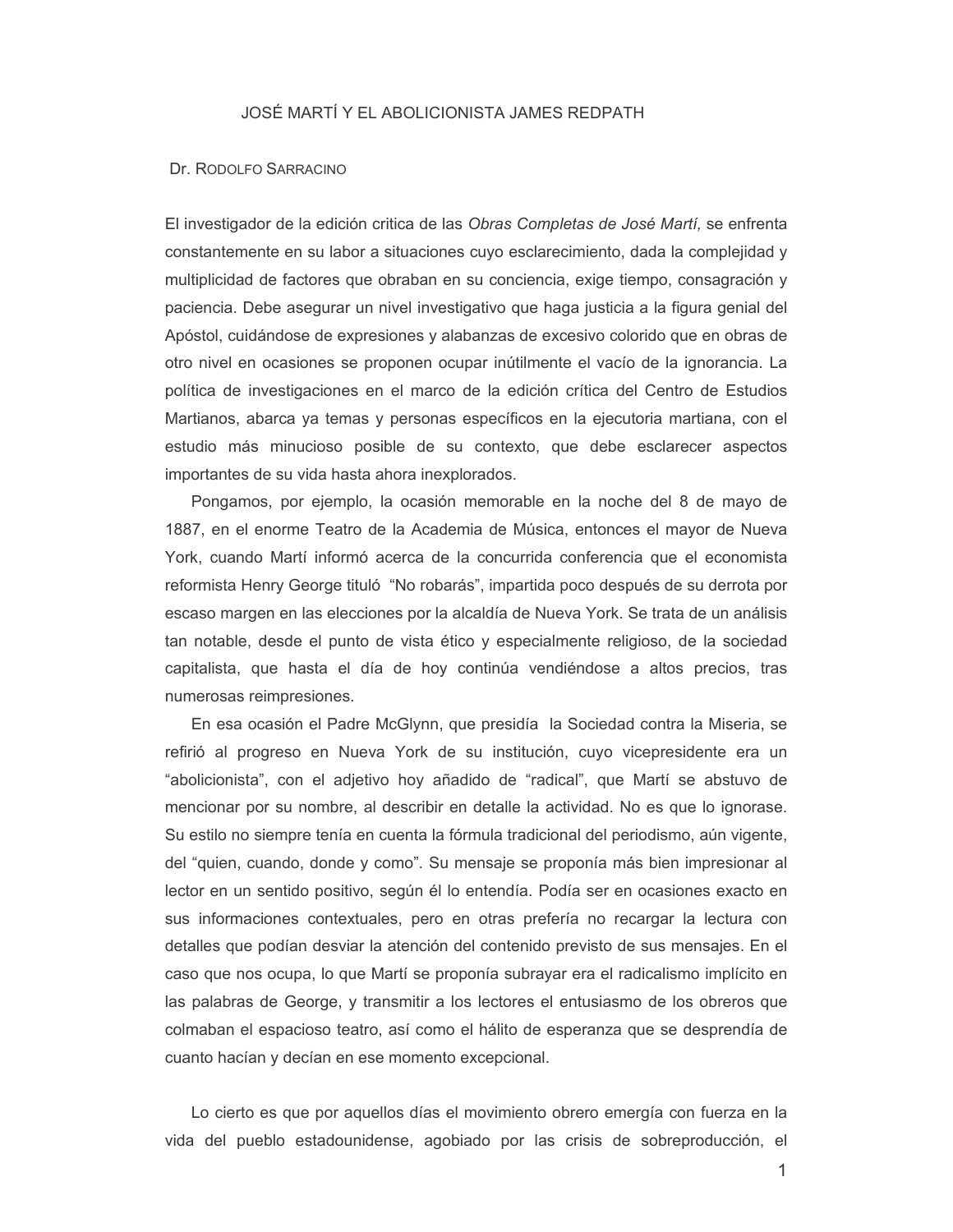desempleo y el hambre. En las principales ciudades industriales del país, Chicago, Detroit y New York, se luchaba por lograr la jornada de ocho horas y por sueldos más humanos, y se sucedían las huelgas y manifestaciones de protesta a favor de la igualdad entre mujeres y hombres y el cese de la explotación de menores en talleres e industrias. Menos de un año antes Martí lo observaba todo y escribía pleno de optimismo al director del diario hondureño La República, que se proponía reportar como "se va haciendo esta gran tierra, y qué la pudre, y qué la salva. Estudiaremos [...] sus problemas graves [...] cómo endurece y pervierte a las naciones el amor exclusivo a la fortuna, cómo se viene encima, amasado por los trabajadores, un universo nuevo  $[...]$ <sup>"1</sup>

Las palabras de Martí que Martí dedicara a la conferencia magistral de Henry George, daban a conocer sólo una parte de la carrera revolucionaria del importante personaje: la referida a la lucha por la abolición, que todas las fuentes locales e internacionales, con toda razón, siempre le atribuyeron. Precisa citar las palabras exactas de José Martí: en la noche histórica:

> Presidía un anciano elocuente,<sup>2</sup> que ha empleado sus últimas fuerzas en llevar la bandera de los trabajadores, las fuerzas que le quedaron de su empeño glorioso, cuando juró no vivir si no veía libres a los negros esclavos. Todo el teatro estaba de pie cuando los jóvenes vestidos de blanco, a los sones del órgano prorrumpieron en su himno al trabajo. El anciano trémulo y Henry George cantaban cada estrofa, acababa en un conmovedor y vibrante aleluya y una salva de aplausos. $3$

Se refería Martí a James Redpath,<sup>4</sup> nacido en Escocia y emigrado a Estados Unidos con su familia a los 17 años de edad. En 1848 la familia Redpath se estableció en una pequeña granja cercana a la ciudad de Kalamazoo, estado de Michigan. Poco después, el joven comenzó a trabajar como impresor en esa ciudad y posteriormente en la ciudad de Detroit. Escribió sus primeros artículos contra la esclavitud en el diario New York Tribune, que era propiedad entonces del conocido periodista y político Horace Greely. Tan bien se desenvolvió en sus nuevas responsabilidades que la dirección del diario le encomendó la tarea de dirigir la sección "Verdades sobre la esclavitud", que solían compilarse en periódicos sureños. Pero Redpath se empeñó en obtener personalmente toda la información posible en los estados del Sur. El resultado de sus investigaciones realizadas durante una extensa gira por el Sur no exenta de peligro, fueron publicadas, además de la prensa, en la obra The Roving Editor: or, Talks with Slaves in the Southern States (El Editor Errante o Entrevistas con los

 $\overline{2}$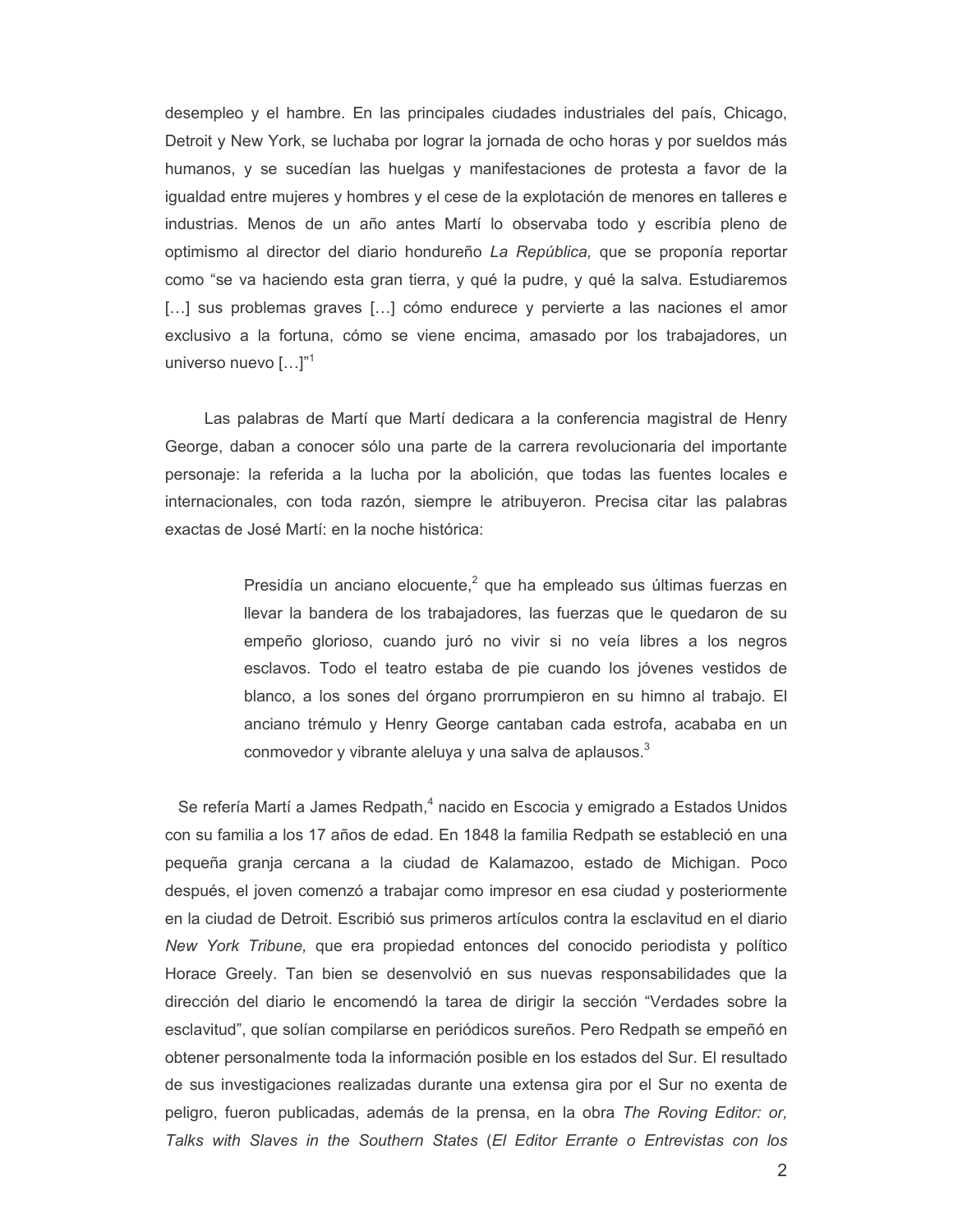esclavos en los estados del Sur), que le significó un sólido prestigio periodístico y contribuyó al fortalecimiento de la causa abolicionista, sobre todo en los estados del Norte.

Redpath tenía preparación escolar superior y a su llegada de Escocia rápidamente halló empleo como profesor. Era además un hombre de excepcional sensibilidad social, que ya había hecho suya la causa de los negros esclavos en Estados Unidos.

En 1855 se estableció en la frontera Kansas-Missouri, donde trabajó para el diario Missouri Democrat. Escribió numerosos reportajes acerca de la disputa entre los estados del Sur y del Norte cuyo resultado definiría si uno u otro estado sería o no esclavista. Hizo política y escribió numerosos informes sobre la evolución de la situación. Logró apoyo en Nueva Inglaterra para los colonos partidarios de la liberación de las tierras. Y hasta escribió poesías dedicadas a lo que sería el estado de Kansas, libre de la odiosa esclavitud.

En 1856 Redpath se entrevistaría con el legendario John Brown tal vez el más radical de los abolicionistas estadounidenses blancos. Conoció a un hombre que compartía plenamente sus criterios acerca de la utilización de la violencia para lograr la liberación de los negros en Estados Unidos. Brown lo convenció a viajar a Boston, estado de Massachussets, a fin de obtener todo apoyo posible para una insurrección de esclavos en los estados del Sur. Fue una decisión que tal vez le salvó la vida. Porque el fracaso del ataque de Brown al pueblo de Harper's Ferry, estado de Virginia, le significó la muerte de sus hijos en combate, su captura herido y condena a la horca posteriormente en 1859, que impidieron los planes previstos. Fue el preámbulo de la Guerra de Secesión. Después de la muerte de Brown, Redpath escribió y publicó su biografía, que tituló La vida pública del Capitán John Brown (1860), otro éxito político y literario en los estados norteños.

En 1860, Redpath viajó a Haití, con cuyo gobierno estableció excelentes relaciones. Un resultado sorprendente de su viaje fue su regreso a Estados Unidos investido de poderes para negociar el reconocimiento del gobierno de ese país, lo que logró dos años después. Paralelamente dirigió la campaña para llevar a Haití emigrantes negros capacitados de Estados Unidos y Canadá, lo que él estimaba favorecería a ese país y contribuiría a mejorar las condiciones de vida de los negros en Estados Unidos. Con ese fin escribió su Guía de Haití. Fue una etapa pasajera, a la que puso fin después de la Guerra de Secesión cuando se convenció de que la mayoría de los negros de Estados Unidos prefería permanecer en suelo estadounidense.

3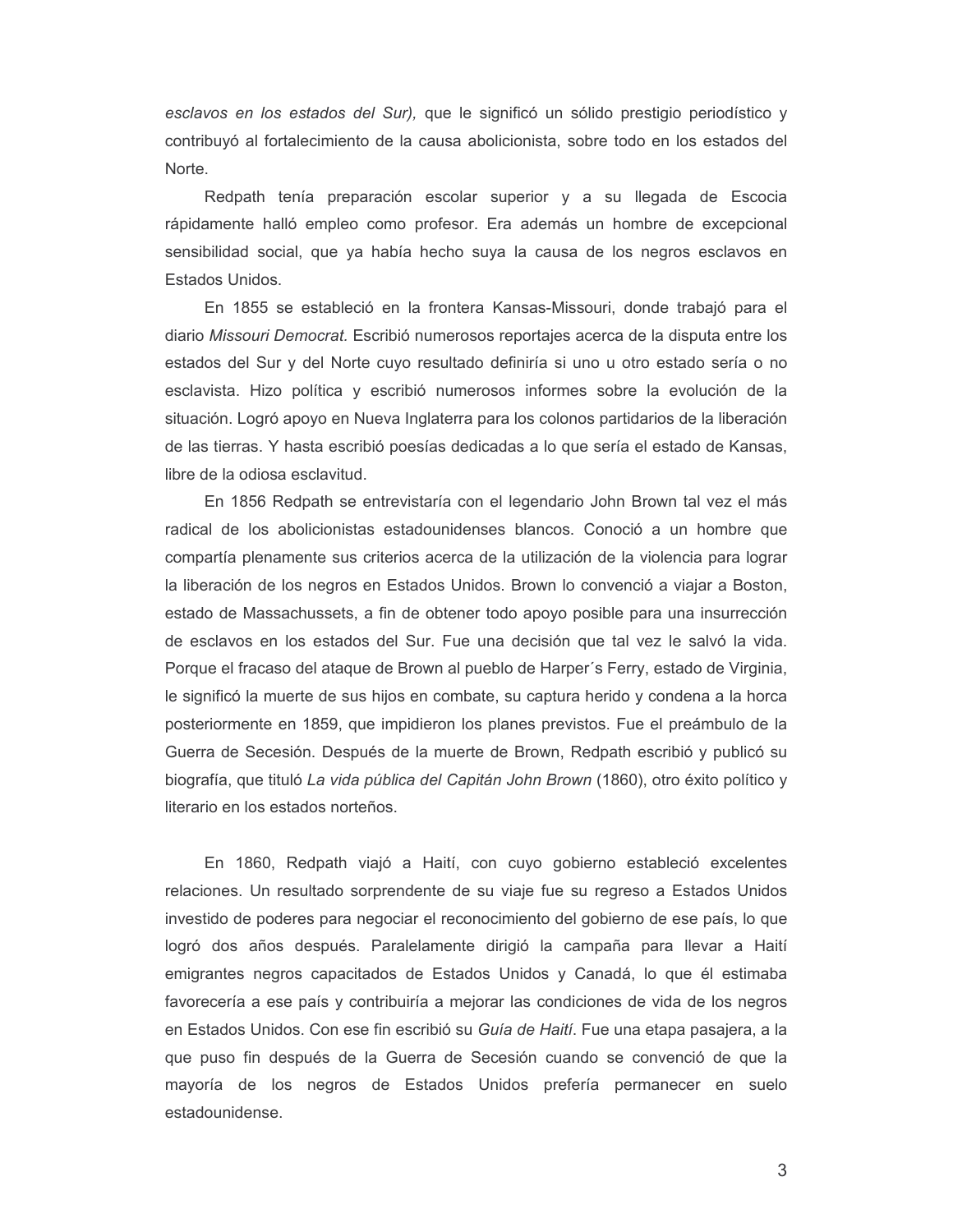Entre 1863 y 1864 Redpath fundó su propia editorial, incluyendo ediciones para combatientes, que tituló Libros para las fogatas [de los combatientes] destinados a los soldados en el frente. En ese año se incorporó a los ejércitos de los generales George Henry Thomas y William Tecumseh Sherman en Georgia y Carolina del Sur como corresponsal de guerra. Después de concluida la terrible conflagración, que produjo un saldo de más de un millón de muertos de ambas partes, el gobierno federal lo nombró, en febrero de 1865, superintendente de escuelas públicas en la región de Charleston, en el estado de Carolina del Sur. Rápidamente puso a trabajar a cien instructores en la educación de unos 3500 estudiantes negros y blancos. Pero el descontento de los numerosos ciudadanos vinculados a la causa confederada aconsejó que fuera liberado de sus responsabilidades en ese estado.

Redpath inauguró, en 1868, el Buró del Liceo de Boston, cuya tarea era suministrar conferencistas y artistas para todos los liceos del país. El Buró del Liceo de Redpath representó a personalidades como Mark Twain, Ralph Waldo Emerson, Wendell Phillips, Henry Ward Beecher, Frederick Douglass y Susan B. Anthony. Esta institución llegó a ser la agencia más importante de su tipo. En 1875 Redpath liquidó su participación en el Buró y estableció su hogar en Nueva York. Aunque a fines de esa década la prensa de la época reportaba la "declinación de su salud", no le faltaron energías en 1880-1881 para reportar desde Irlanda la crueldad de la monarquía británica, la hambruna de ese pueblo y la guerra en el occidente del país. El fruto de esas experiencias fue el gran número de sus artículos en defensa de la causa de los irlandeses y dos libros que tituló Conversaciones sobre Irlanda y el Semanario de Redpath, ambos consagrados a los irlandeses y sus ideales. Y en 1886 fue nombrado editor del North American Review, pero al año siguiente sufrió un derrame cerebral que lo incapacitó parcialmente. En 1889, sin embargo, apareció una breve noticia en el New York Times que llamó la atención de los observadores internacionales:

## HASTA LA VISTA A REDPATH

Varios miembros de la Sociedad contra la Pobreza y amigos de James Redpath se reunieron en Columbus's 51 Tercera Avenida y le despidieron anoche con un Hasta la Vista afectuoso. El Sr. Redpath parte hoy en el vapor City of Chester hacia Queenstown para pasarse varios meses en Irlanda con el fin de ayudar a la causa irlandesa. El Sr. McGlynn presidió la festiva ocasión esa noche y pronunció las palabras de despedida de su Vicepresidente y aliado. Entre los presentes se encontraban el Dr. Carey,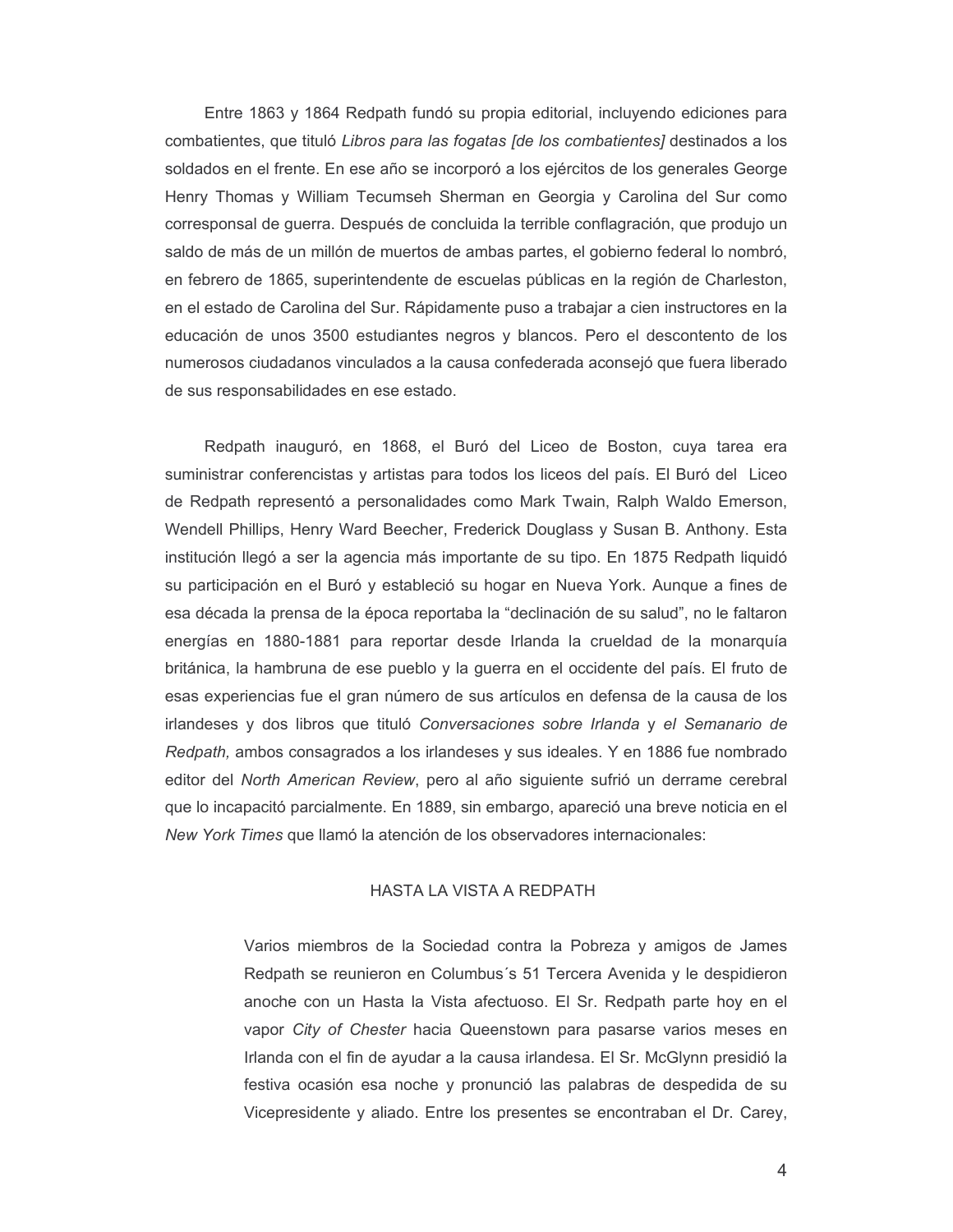the Reverendo Dr. Malone, Cornelius Donegan, James O'Flaherty, George G. Black and John C. Fleming..."<sup>5</sup>

No se ha logrado precisar con exactitud las actividades de Redpath cuando comenzaba a declinar la influencia de Charles Stewart Parnell en la política irlandesa, salvo por algún que otro artículo reproducido en la prensa local. En uno de ellos aparece una información que puede interesar a los lingüistas. Encontrándose en Irlanda en 1889 como corresponsal durante la campaña de Parnell por su supervivencia política, Redpath participó en una reunión de activistas irlandeses de alto nivel preocupados por la evolución de la situación, contraria a los intereses del pueblo. Según una investigación en 1945 de la Irish Tourist Association, se afirma que "un periodista llamado Redpath, entre otros, se hallaba en el distrito a fin de lograr informaciones de primera mano sobre la situación. Cuando cenaba con el Reverendo Fr. O'Malley, parlamentario por Neale, le preguntó al sacerdote si le podía sugerir una palabra nueva para describir las acciones pacíficas ideadas por Parnell contra los intereses británicos en Irlanda. El fraile O'Malley inmediatamente propuso el término boycott. A partir de ese momento Redpath incluyó la palabra en sus informes a la prensa neovorguina, que pasó a constituirse en una más del idioma inglés". Y de hecho de casi todas las lenguas modernas,<sup>6</sup> incluyendo el español.

Está claro que en 1887, abolida formalmente la esclavitud, Redpath había incorporado sus ideas abolicionistas al contexto mucho más amplio de la lucha del pueblo de Irlanda contra los colonialistas británicos y de los trabajadores neoyorquinos por sus derechos. Ya se ha planteado que el militante periodista había sido elegido a la Vicepresidencia de la Sociedad contra la Pobreza, dirigida por el sacerdote McGlynn, excomulgado por sus ideas críticas sobre la burocracia religiosa y la sociedad capitalista estadounidense, a quien, por cierto, Martí admiraba y respetaba. Y se había incorporado y de hecho era un dirigente activo en el partido que lideraba Henry George. En ese año Martí informaba a sus lectores mexicanos de El Partido Liberal que:

> Entre los trabajadores, como la masa que lo avigora puede llamarse el partido nuevo, el partido de George y el de MacGlynn, del abolicionista Redpath, del brillante escritor Russell Joung,<sup>7</sup> del Sacerdote protestante Pentecost, del monie protestante Huntington <sup>8</sup>

Y en septiembre de 1889, a sus lectores argentinos de La Nación Martí refería:

5